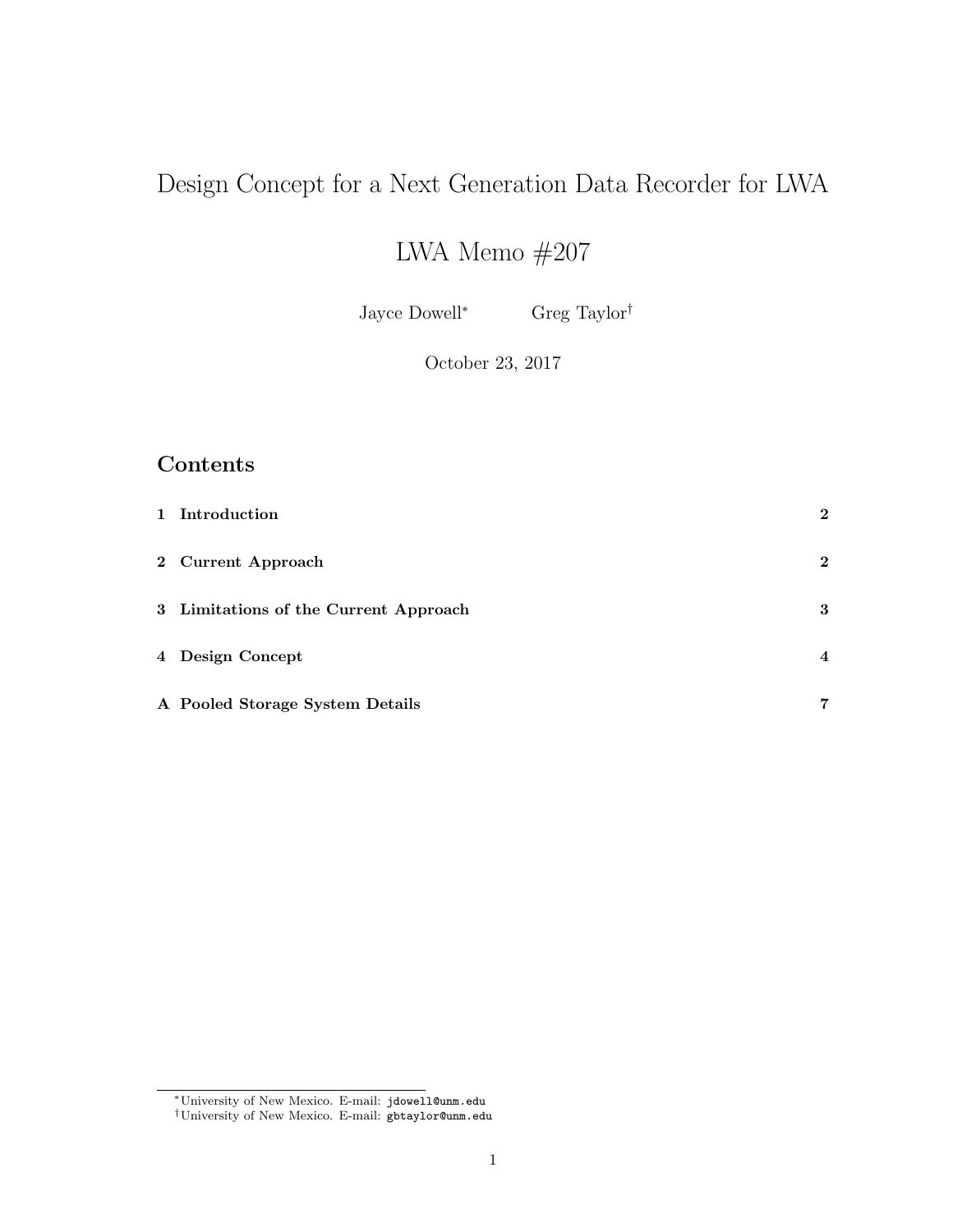### 1 Introduction

The purpose of this memo to outline a design concept for a next generation data recorder, both software and hardware, for use at LWA stations. Although the current data recorders work well at LWA1, the software is largely unsupported and there have been many lessons learned over the past ∼5 yr with regards to station operations. This memo is organized as follows: §2 provides an overview of the current approach to data recording at LWA stations. Section 3 explores the limitations of the current approach while §4 provides ta design overview for a next generating recording system.

### 2 Current Approach

Both LWA1 and LWA-SV use a similar setup for data recording. The setup consists of three parts: a data recorder computer, data recorder storage units that store the data, and a software program known as "DROS" which implements all of the necessary functionality. The relevant details are provided below with a more detail discussion of the design available in [3].

### 2.1 Data Recorder Computer

The data recorder computers (DRs) are Dell Precision T1500 workstation mini-towers. Each hosts an Intel Core i7 CPU running at a clock speed of 2.93 GHz. This processor has four cores and eight threads with hyperthreading. Each DR also contains 8 to 16 GB of 1333 MHz non-ECC memory, a Silicon Image Serial ATA card with two eSATA ports, and a 10 GbE network card for receiving data. For DRs at LWA1 this 10 GbE card uses a CX4 connector while the cards at LWA-SV are fiber cards with SFP+ slots. Apart from these details the machines are otherwise "stock" T1500s.

Apart from the T1500, the only other machine considered for use as a DR was the Dell Studio XPS. This was also a mini-tower with similar specifications as the T1500. However, only one machine was ever deployed at LWA1 and it was removed after some time due to problems with the machine.

#### 2.2 Data Recorder Storage Units

The data recorder storage units (DRSUs) consist of stand-along 1U disk packs that connect to the DR via eSATA. Each DRSU consists of a 1U DAT Optic shell, five hard drives, a SATA port multiplier<sup>1</sup>, an eSATA port, and the associated power and cooling. Currently 2 TB and 3 TB hard drives are certified for use in a DRSU. The drives are configured as a Linux softwre RAID0 (striped) array which places the total capacity of a DRSU at 10 to 15 TB. To increase the storage available on each DR two DRSUs are typically deployed. Due to a combination of the eSATA interface and the drives used the maximum recording bandwidth of a DRSU is  $\approx$ 1 Gb/s.

### 2.3 Data Recorder Software

The data recorder software, DROS, is a C++ application developed at Virginia Tech specifically for LWA. DROS implements scheduled recordings for all three data modes available at LWA1 through a multi-threaded framework that runs on Linux-based operating systems<sup>2</sup>. The framework consists

<sup>&</sup>lt;sup>1</sup>The port multiplier is of particular note since it limits which Serial ATA cards can be used to interface with a DRSU. In particular the Silicon Image chip used in the DRs support two port multipliers while newer Marvell chips only support one.

 ${}^{2}$ DROS is known to work with Ubuntu 12.04 LTS and 14.04 LTS.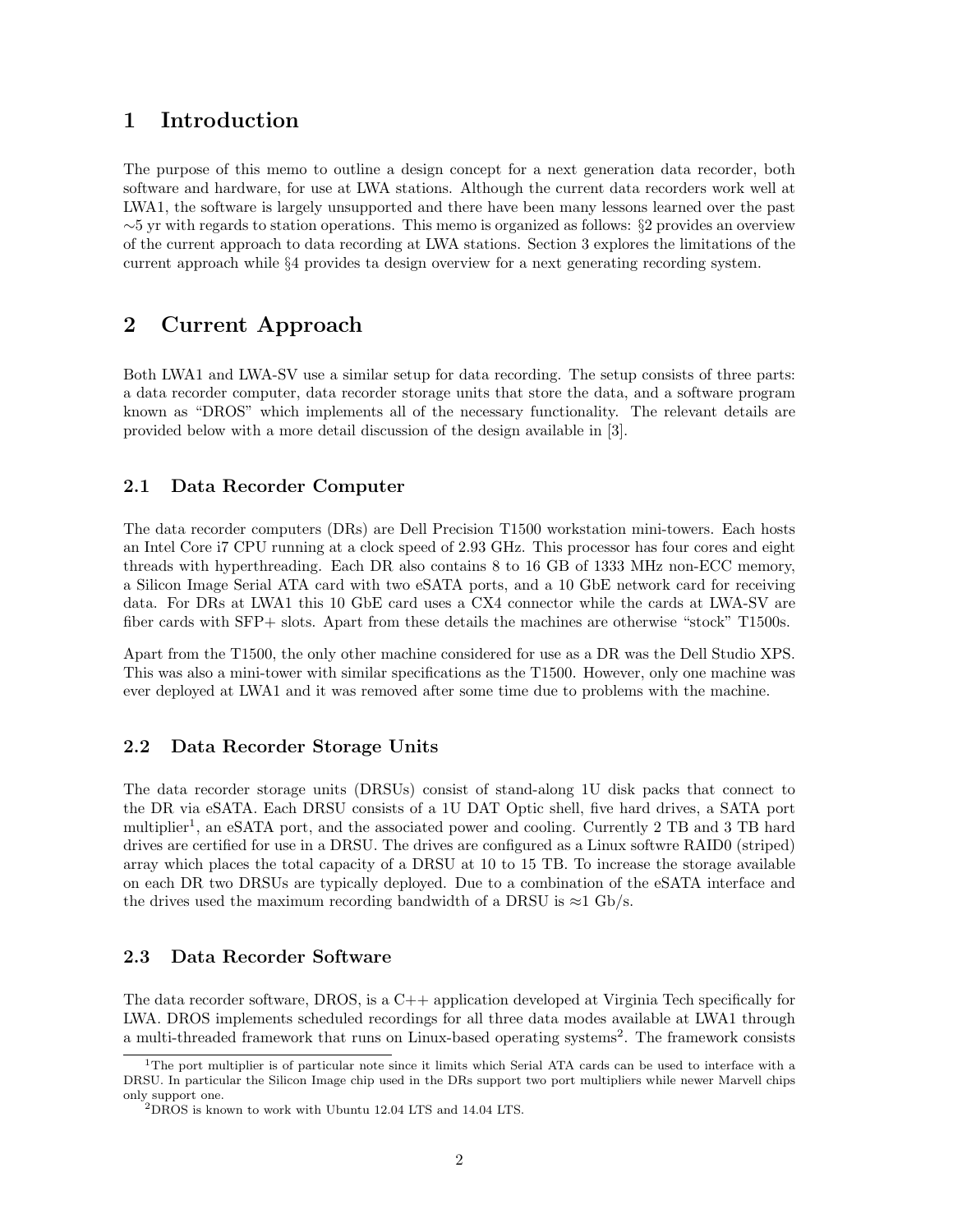of a manager, a receiver, and a collection of actors that can interface with the data. The manager is responsible for receiving and replying to commands as well as scheduling operations. The receiver collects and provides limited buffering, ∼4 MB, of incoming data while the actors operator on the data. The most common mode of operation is directly recording the data stream to disk. However, for beam formed observations there is also an on-the-fly spectrometer mode that produces channelized linear and Stokes data products. This is implemented using the FFTW3 library [2], with one thread devoted to each of the four tuning/polarization pairs available in a LWA beam.

The DROS software has been through a number of revisions. The initial version only supported raw recordings and the spectrometer mode as added in a later release. Support for the new LWA-SV data formats was added in late 2016/early 2017. Currently the software is not being actively developed and is only updated to address serious issues.

## 3 Limitations of the Current Approach

Although the current approach outlined in §2 has worked well over the past several years of operation at LWA1 there are several notable limitations that argue for a new approach.

### 3.1 Availability of Parts

One of the greatest limitation is the availability of parts to build DRs and DRSUs, both from the standpoint of deploying new systems at new LWA stations and for the repair of existing systems. First, the T1500 platform was released in circa 2010 and has reach end-of-life. Machines are no longer available except through surplus channels or in used condition. This makes it difficult to deploy new systems and will eventually translate to problems finding replacement parts, particularly those unique to the T1500. Similarly, the 1U cases used for the DRSUs have gone through a number of iterations over the last several years that have changed the case design and part layouts. This introduces physical compatibility issues for newer replacement parts for older cases. Finally, hard drives have a quick development and replacement pace that makes finding drives that are compatible with the requirements of the DRSU a moving target. In addition, changes to the firmware of a hard drive may lead to some drives of the same model number being too slow or unreliable to be used for data recording.

#### 3.2 Additional Maintenance

The current setup requires one DR, with two DRSUs, for each output that needs to be recorded. At LWA1 this translates to five DRs (four beams + TBN/TBW), 10 DRSUs, and 50 hard drives. Although 50 hard drives may not seem like a large number the fact that they are grouped into RAID0 arrays with no redundancy leads to almost constant maintenance to replace drives before they fail and data is lost. Recovering from a failing drive not only costs the time it takes to drive out to the site, pull the DRSU, install a new one, and drive back but also that required to recover data from the drive.

There is also the possibility that the data cannot be recovered. This leads to a more conservative approach to disk health monitoring and prompts more frequent changes of the DRSUs. Currently, we are performing site trips about ∼1.3 times per month at LWA1 to replace failing or failed drives.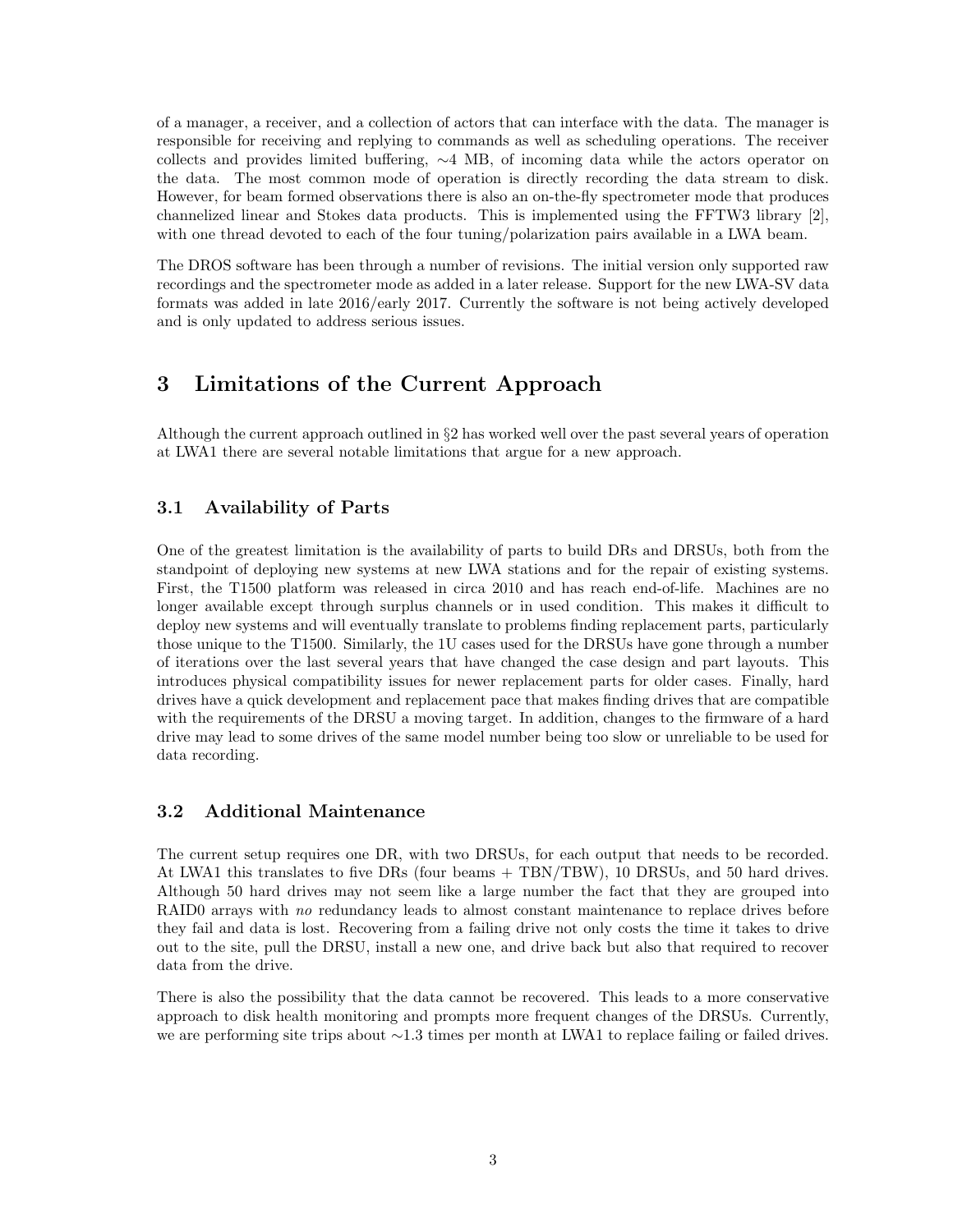### 3.3 Limited Flexibility

The tight coupling between the hardware and software requirements of DROS make deploying new systems or adding new features difficult and lead to limited flexibility. Although the difficulty in procuring new parts has already been discussed there are also other aspects to this. One is that, because each DR has two dedicated DRSUs, there is inherent over-provisioning of storage at the station since the load on the DRs is uneven. Specifically at LWA1, there are many more beam formed observations than transient buffer observations and limitations of the Digital Processor lead to observers avoiding beam 1. Interestingly, the most flexible part of the DR/DRSU approach is the ability to easily change the DRSUs for replacement and transport. Although this was originally a design requirement we find that we only swap DRSUs when there is a problem. Otherwise, observers typically request that their data be copied over to the LWA Users Computing Facility cluster for analysis.

The other major limitation in the flexibility of DROS is that the original developer of the software is not longer actively developing or maintaining it. Although it was relatively easy to add support for the LWA-SV data format, more advanced features would likely require significant effort. Thus, new features are almost impossible to add due to the complexity of the existing code base and lack of familiarity.

### 3.4 Changes in Technology

The rate of technological development has been increasing in recent years. This quick develop/deploy/replace cycle for both hardware and software is at odds with the requirements for deploying a new data recorder. There are several examples of this:

- The eSATA interface for external drives has largely been supplanted by USB3;
- There are few modern disk enclosures that support multiple drives since the emphasis has been on deploying larger single drives;
- There has been a shift away from standard BIOS to uEFI setups on newer machines. This is at odds with the Serial ATA cards that can support two port multipliers since they are not compatible with uEFI-only machines; and
- Rapid development of software that is utilized in DROS, particularly changing APIs, leads to additional time required to deploy the software on a newer operating system.

From a more philosophical viewpoint it is also difficult to ignore the recent advancements in computing efficiency in favor of a system that is tied to older hardware. Power consumption, including power needed to run air conditioners to remove heat from the electronics, is a large factor at an LWA station.

## 4 Design Concept

In light of these limitation we are proposing a new concept for recording data at LWA stations. This concept is centered around creating a setup that is both more flexible than what is currently used and is easier to adapt as technology changes. The principle features of this concept are:

• A single machine that support recording several gigabit streams or one multi-gigabit stream to disk,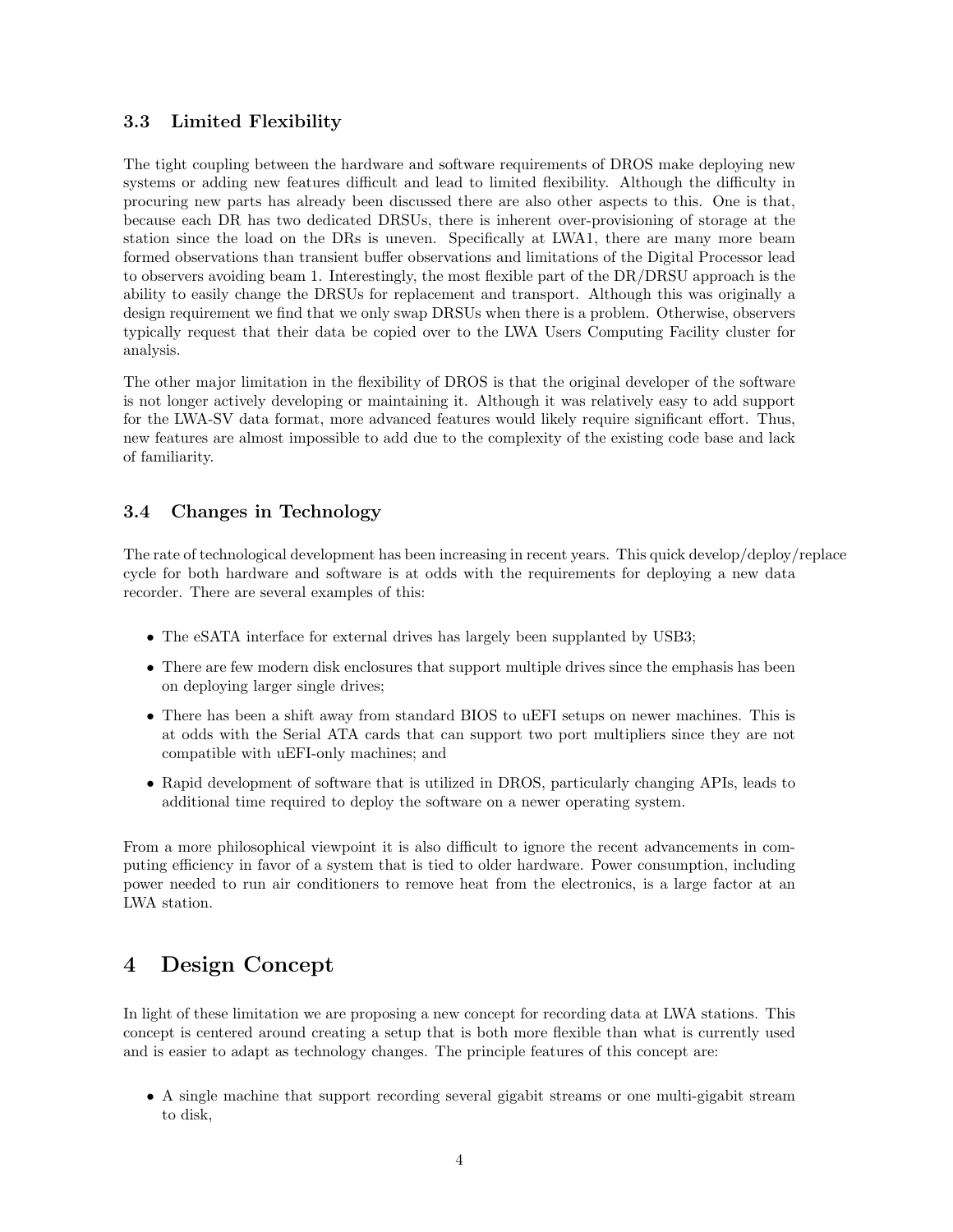- A pooled storage approach where all available storage is attached to the machine,
- Redundancy built in the pooled storage, along with spare disks, to reduce the urgency to immediately address problems,
- Additional buffering to help decouple the bandwidth requirements from the individual disk speeds, and
- Software developed using an open source streaming processing framework.

Details of an example hardware and software setup are provided below.

#### 4.1 Hardware

The design concept is based on the Rackform U623.v6 "StorX 1Z Controller Node" available through Silicon Mechanics that is designed to support disks writes up to 10Gb/s. This system consists of a 2U chassis couple with a 4U JBOD that hosts 44 hot-swap 3.5" drive bays. The machine contains two Intel Xeon E5-2623v4 quad-core processors and 256 GB of RAM. The pooled storage consists of a single ZFS pool composed of five 24 TB "bricks" that implement RAIDZ-2<sup>3</sup> on eight 4 TB drives. The drives are connected to the system via three serial attached SCSI host bus adapters and solid state drives are used store the various ZFS logs (ARC, L2ARC, and SLOG). In total, this system allows for 120 TB of storage with a estimated power requirement of 907 W (4.5 amps at 208 VAC). The details of the system are provided in Appendix A.

Although the storage is integrated into the machine this does not exclude the ability to attached large single disks for off-loading data. 10 TB drives are currently available and a can be attached to the machine via a USB3 toaster.

#### 4.2 Software

The framework that the design concept data recorder is based on is bifrost [1], a new streaming writing in  $C++$  with Python bindings. This is the same framework that is used to implement the Advanced Digital Processor at LWA-SV. Using bifrost one can build multiple pipelines that can be run on the hardware, one pipeline for each data product. This "micro-pipeline" approach would make it easier to integrate the monitor and control requirements into the software and make it easier to deploy additional software, e.g., to support additional beams or data products. Running the pipelines on the same machine also allows all of them to write to the pooled storage which is handled independently by ZFS. Additionally, each pipeline would have its own ring buffer(s) to deal with temporary slow downs in the disk backend. The framework would also allow for spectrometer or other analysis modes, e.g., incoherent dedispersion or real-time transient detection, to be added relatively easily through blocks available in bifrost<sup>4</sup>.

Furthermore, the bifrost framework is more hardware agnostic than what is currently used. This feature would allow the software to be deployed in a stand-along fashion on the existing DR machines with DRSUs without significant modification. This would allow for development and testing before the pooled hardware storage would to be purchased. This also helps to mitigate any development risks by allowing key components, i.e., LWA data format-specific readers, to be developed sooner rather than later. Beyond recording LWA data one could also envision using this software as a basis for building other LWA pipelines. e.g., for the eLWA correlator or dedicated pulsar pipelines.

<sup>3</sup>This is the equivalent of RAID6 with two parity disks.

<sup>&</sup>lt;sup>4</sup>Adding support for a spectrometer mode may require a modification to the hardware listed above to include an Nvidia GPU if the computation load is too much for the CPU.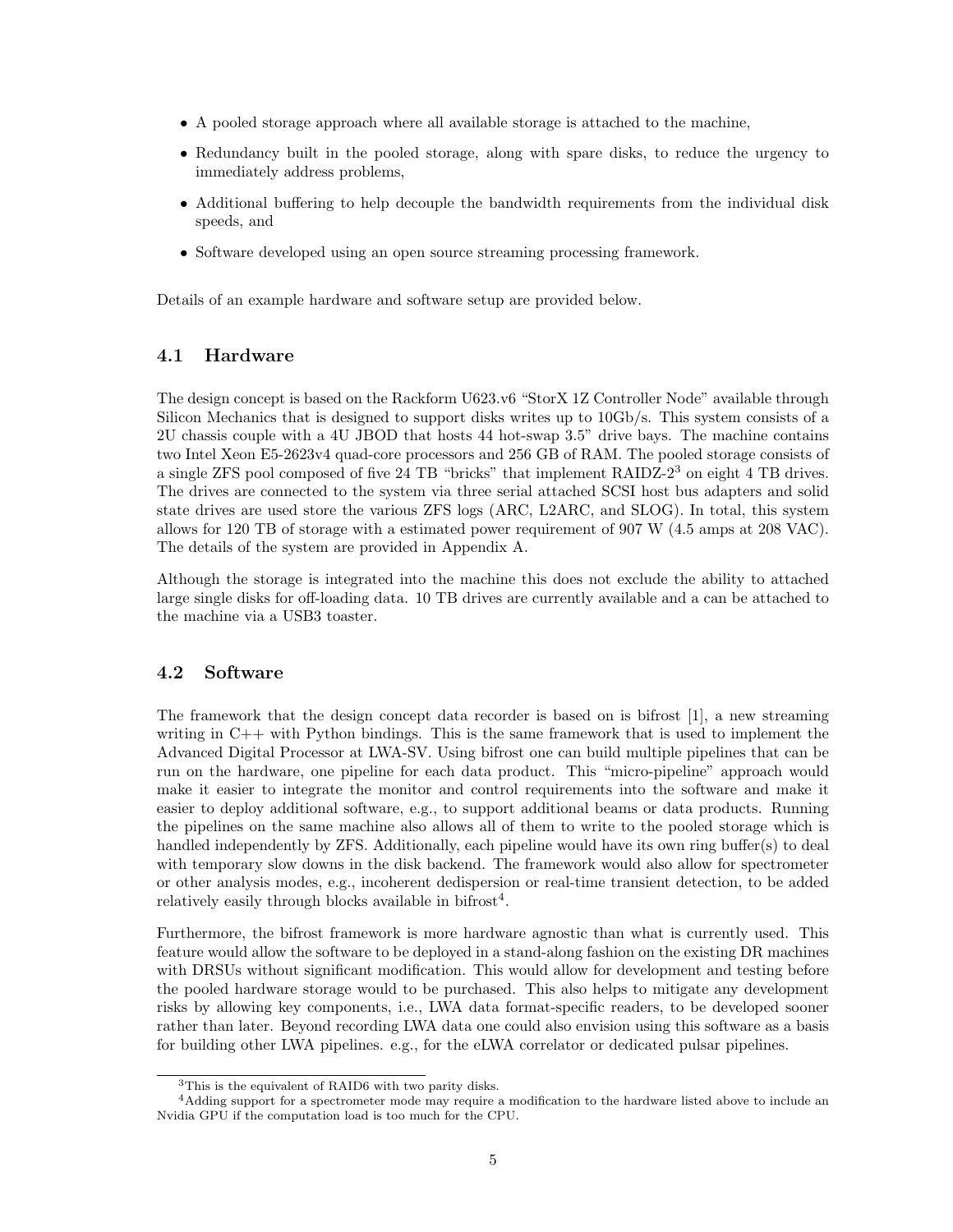## References

- [1] M. Cranmer et al. "Bifrost: a Python/C++ Framework for High-Throughput Stream Processing in Astronomy," JAI, in press.
- [2] M. Frigo and S. G. Johnson, "The Design and Implementation of FFTW3," Proceedings of the IEEE 93 (2), 216231 (2005)
- [3] C. Wolfe, S. Ellingson and C. Patterson, "MCS Data Recorder Preliminary Design & Verification," Long Wavelength Array Memo No. 165, Aug 26, 2009. [online] http://www.phys.unm.edu/∼lwa/memos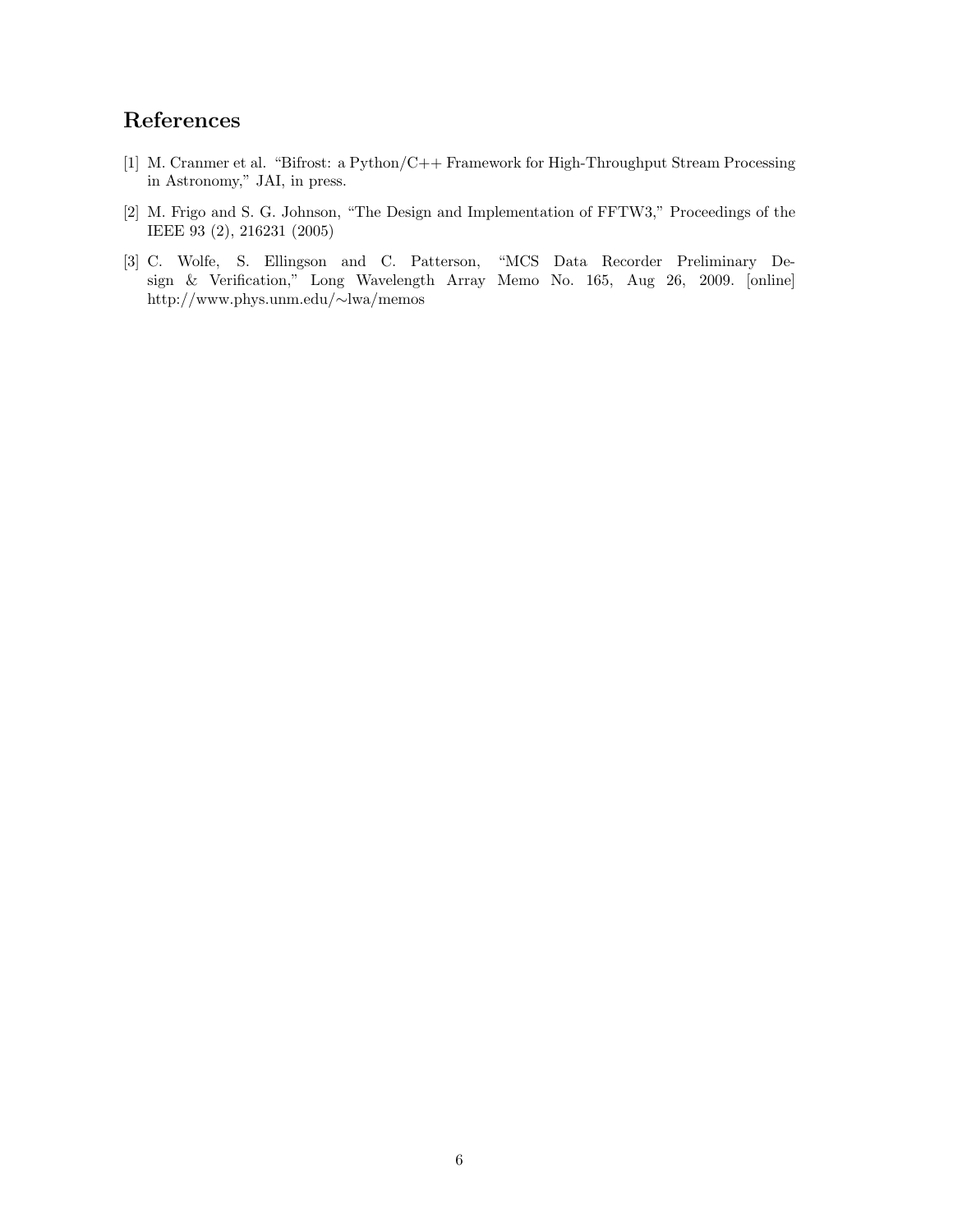# A Pooled Storage System Details

Silicon Mechanics quote for a 120 TB storage system, quote #331678.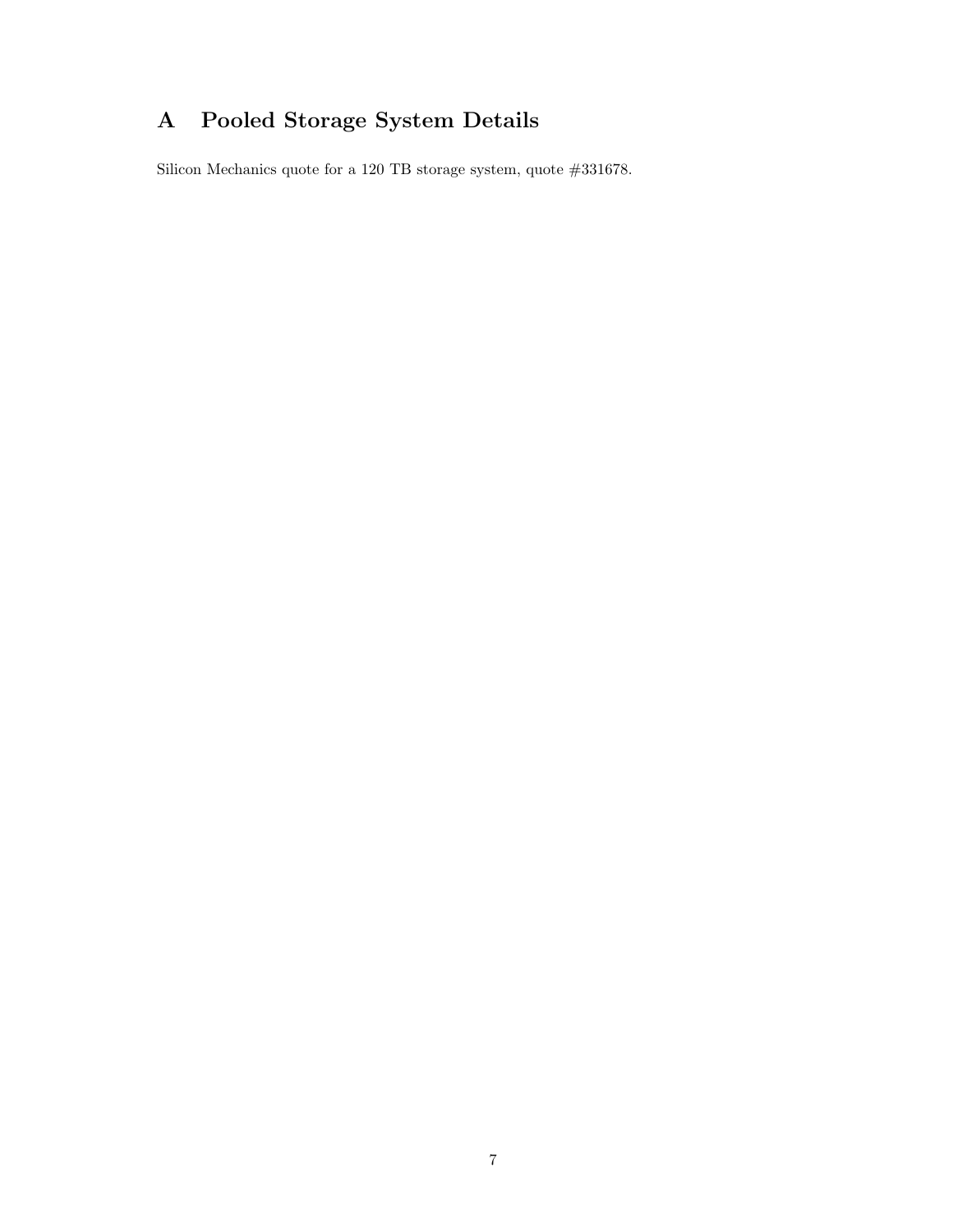

| Date           | Quote # | Confirmation # |  |
|----------------|---------|----------------|--|
| 05 / 24 / 2017 | 331678  | 1445993422     |  |

**Quote**

**Please note that due to unusually high volatility in memory and storage component prices in recent months, Silicon Mechanics quotes are now valid for 30 calendar days from date of issue.**

| Ship To: |  |  |  |
|----------|--|--|--|
|          |  |  |  |
|          |  |  |  |
|          |  |  |  |

| Description  | 120TB - 1 Controller - 1 JBOD - 5 x 24TB vdev |
|--------------|-----------------------------------------------|
| <b>Notes</b> |                                               |

| Quantity     | Description                                                                                                                                                                                                                                                                                                                                                                                                                                                                                                                                                                                                                                                                                                                                                                                                                                                                                                                                                                                                                                                                                                                                                                                                                                                                                                                                                                                                                                                                                                                                                                                                                                                                                                                                                                                                                                                                                                                                                                           | Price Each | Amount  |
|--------------|---------------------------------------------------------------------------------------------------------------------------------------------------------------------------------------------------------------------------------------------------------------------------------------------------------------------------------------------------------------------------------------------------------------------------------------------------------------------------------------------------------------------------------------------------------------------------------------------------------------------------------------------------------------------------------------------------------------------------------------------------------------------------------------------------------------------------------------------------------------------------------------------------------------------------------------------------------------------------------------------------------------------------------------------------------------------------------------------------------------------------------------------------------------------------------------------------------------------------------------------------------------------------------------------------------------------------------------------------------------------------------------------------------------------------------------------------------------------------------------------------------------------------------------------------------------------------------------------------------------------------------------------------------------------------------------------------------------------------------------------------------------------------------------------------------------------------------------------------------------------------------------------------------------------------------------------------------------------------------------|------------|---------|
| $\mathbf{1}$ | Rackform U623.v6 "StorX 1Z - Controller Node"<br>CPU: 2 x Intel Xeon E5-2623v4, 2.6GHz (4-Core, HT, 10MB Cache, 85W) 14nm<br>RAM: 256GB (8 x 32GB DDR4-2400 ECC Registered 4R 1.2V LRDIMMs) Operating at<br>2400 MT/s Max<br>I/O Controller: Intel Quad-Port X540 10GbE Controller (RJ45) - No PCI Slot 2<br>Drive Controller: 10 Ports 6Gb/s SATA3 from Intel C612 chipset<br>Management: IPMI 2.0 & KVM with Dedicated LAN - Integrated<br>Expansion Slots: See Image Gallery or Tech Specs for expansion slot details<br><b>GPU Kit: No Item Selected</b><br>Note: The following PCIe slots are controlled by CPU1<br>PCIe 3.0 x16 - 1: No Item Selected<br>PCIe 3.0 x8 - 2: This slot not available if 4-port X540 10GbE controller selected in I/O<br>Controller, above<br>LP PCIe 3.0 x8 - 3: Supermicro 12Gb/s SAS HBA (LSI 3008), 8-Port Internal, RAID 0,1,10 -<br>up to 63 Devices<br>Note: The following PCIe slots are controlled by CPU2<br>LP PCIe 3.0 x8 - 4: No Item Selected<br>PCIe 3.0 x8 - 5: LSI 9300-8e 12Gb/s SAS HBA (8-Port Ext) PCIe 3.0 x8<br>PCIe 3.0 x8 - 6: LSI 9300-8e 12Gb/s SAS HBA (8-Port Ext) PCIe 3.0 x8<br>PCIe 3.0 x8 - 7: No Item Selected<br>PCIe 3.0 x8 - 8: No Item Selected<br>SATA DOM: No Item Selected<br>Drives: Please choose up to 12 hot-swap SAS or SATA drives total<br>Drive Set 1: 2 x Intel 480GB DC S3520 Series 3D MLC (6Gb/s, 1.1 DWPD) 2.5" SATA<br><b>SSD</b><br>RAID Configuration: RAID 1: Mirroring<br>Drive Set 2: No Item Selected<br>RAID Configuration: No Item Selected<br>Power Cables: IEC60320 C13 to NEMA 5-15P Power Cable, 18AWG, 120V/15A, Black - 6'<br>Power Supply: Redundant 1000W Power Supply with Digital Switching Control - 80 PLUS<br><b>Titanium Certified</b><br>Rail Kit: Quick-Release Rail Kit for Square Holes, 26.5 - 36.4 inches<br>OS: Ubuntu 16.04 LTS Server Edition (64-bit) Community Support<br>Management SW: Supermicro Update Manager (SUM) Out-of-Band Management<br>Software | 7678.00    | 7678.00 |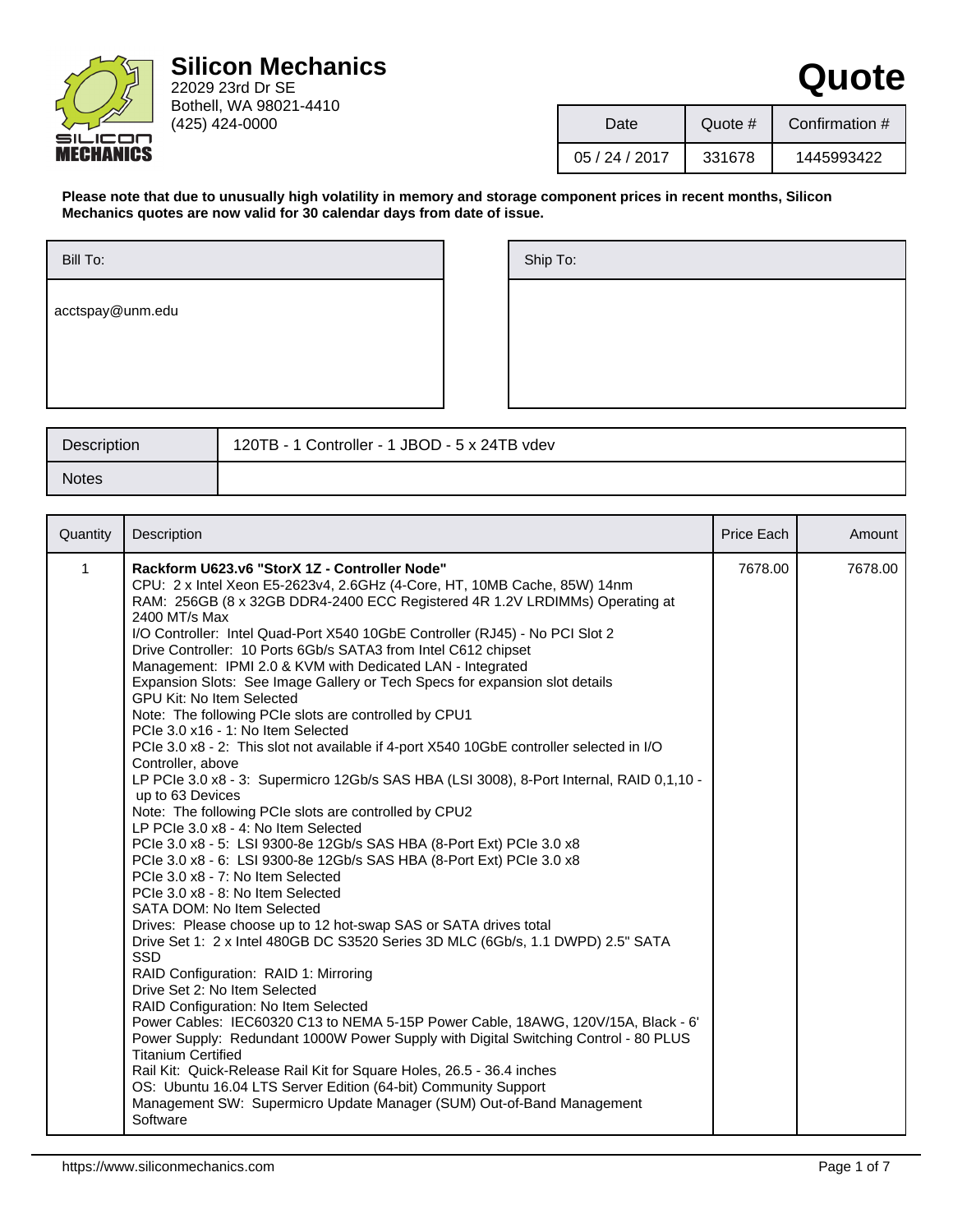

22029 23rd Dr SE Bothell, WA 98021-4410 (425) 424-0000

| Date       | Quote # | Confirmation # |  |
|------------|---------|----------------|--|
| 05/24/2017 | 331678  | 1445993422     |  |

**Quote**

**Please note that due to unusually high volatility in memory and storage component prices in recent months, Silicon Mechanics quotes are now valid for 30 calendar days from date of issue.**

| Bill To:         |  |  |
|------------------|--|--|
| acctspay@unm.edu |  |  |
|                  |  |  |
|                  |  |  |

| Ship To: |  |  |  |
|----------|--|--|--|
|          |  |  |  |
|          |  |  |  |
|          |  |  |  |

| Quantity | Description                                                                                                                                                                                                                                                                                                                                                                                   | Price Each | Amount |
|----------|-----------------------------------------------------------------------------------------------------------------------------------------------------------------------------------------------------------------------------------------------------------------------------------------------------------------------------------------------------------------------------------------------|------------|--------|
|          | Standard Warranty: 3 Year Silicon Mechanics Standard Warranty<br>NOTE: Advanced Parts Replacement service covers the cross shipping of replacement<br>parts.<br>Advanced Parts Replacement: 3 Year Advanced Parts Replacement<br>NOTE: For onsite service, international coverage, or additional options please contact our<br>Sales department.<br>Notes:<br>Notes:<br>Environment           |            |        |
|          | ---------------------<br>- Ubuntu 16.04LTS Server<br>- - Filesystem: ZFS<br>- - Reference: https://wiki.ubuntu.com/Kernel/Reference/ZFS<br>- Additional Packages: zfsutils-linux<br><b>OR</b><br>- CentOS 7<br>- - Filesystem: ZFS<br>- - Reference: http://zfsonlinux.org/<br>- Additional Packages<br>- - EL7 Package<br>- - http://download.zfsonlinux.org/epel/zfs-release.el7.noarch.rpm |            |        |
|          | Volumes                                                                                                                                                                                                                                                                                                                                                                                       |            |        |
|          | _____________________<br>Controller - OS/ZFS_Utils:<br>- 480GB [linux md, 2 x 480GB SSD]<br>- SATA3 - Internal                                                                                                                                                                                                                                                                                |            |        |
|          | <b>Storage Controllers</b><br>----------------------                                                                                                                                                                                                                                                                                                                                          |            |        |
|          | SATA3 - Internal<br>- 4 x SATA3 (6Gb/s) Hot Swap HDD Bays<br>$-$ - HDD 0:03                                                                                                                                                                                                                                                                                                                   |            |        |
|          | SAS3 - Internal:<br>- 8-Port SAS3 HBA -- [12Gb/s, LSI 3008, (2 x SFF-8643)]<br>- 2 x SAS3 (12Gb/s) Hot Swap HDD Bays<br>$-$ - HDD 0:0411                                                                                                                                                                                                                                                      |            |        |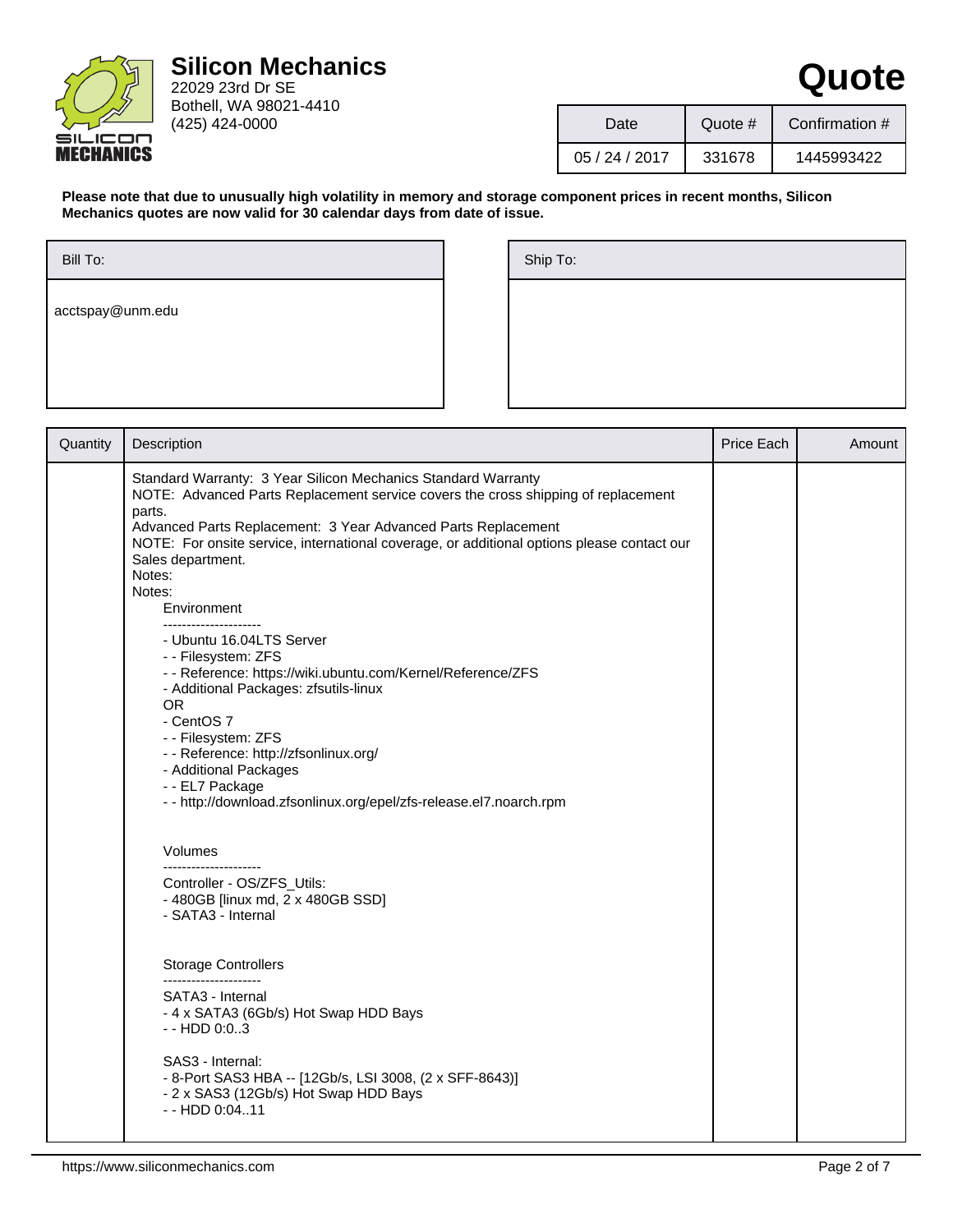

22029 23rd Dr SE Bothell, WA 98021-4410 (425) 424-0000

| Date       | Quote # | Confirmation # |  |
|------------|---------|----------------|--|
| 05/24/2017 | 331678  | 1445993422     |  |

**Quote**

**Please note that due to unusually high volatility in memory and storage component prices in recent months, Silicon Mechanics quotes are now valid for 30 calendar days from date of issue.**

| Ship To: |  |  |  |
|----------|--|--|--|
|          |  |  |  |
|          |  |  |  |
|          |  |  |  |

| Quantity    | Description                                                                                                                                                                                                                                                                                                                                                                                                                                                                                                                                                                                                                                                                                                                                                                                                                                                          | Price Each | Amount  |
|-------------|----------------------------------------------------------------------------------------------------------------------------------------------------------------------------------------------------------------------------------------------------------------------------------------------------------------------------------------------------------------------------------------------------------------------------------------------------------------------------------------------------------------------------------------------------------------------------------------------------------------------------------------------------------------------------------------------------------------------------------------------------------------------------------------------------------------------------------------------------------------------|------------|---------|
|             | SAS3 - External - 1:<br>- External: 8-Port SAS3 HBA -- [12Gb/s, LSI 3008, (2 x SFF-8644)]                                                                                                                                                                                                                                                                                                                                                                                                                                                                                                                                                                                                                                                                                                                                                                            |            |         |
|             | SAS3 - External - 2:<br>- External: 8-Port SAS3 HBA -- [12Gb/s, LSI 3008, (2 x SFF-8644)]                                                                                                                                                                                                                                                                                                                                                                                                                                                                                                                                                                                                                                                                                                                                                                            |            |         |
|             | Network                                                                                                                                                                                                                                                                                                                                                                                                                                                                                                                                                                                                                                                                                                                                                                                                                                                              |            |         |
|             | 4 x 1000BASE-T/10GBASE-T<br>- Function: Storage Network, management                                                                                                                                                                                                                                                                                                                                                                                                                                                                                                                                                                                                                                                                                                                                                                                                  |            |         |
|             | PCIe 3.0 x16 - 1: Available for Expansion<br>PCIe 3.0 x8 - 4: Available for Expansion<br>PCIe 3.0 x8 - 7: Available for Expansion<br>PCIe 3.0 x8 - 8: Available for Expansion                                                                                                                                                                                                                                                                                                                                                                                                                                                                                                                                                                                                                                                                                        |            |         |
|             | <b>Configured Power:</b><br><b>Total Power Solution Requirement:</b><br>428 W, 445 VA, 1459 BTU/h, 4.0 Amps (110V), 2.1 Amps (208V)                                                                                                                                                                                                                                                                                                                                                                                                                                                                                                                                                                                                                                                                                                                                  |            |         |
|             | Total rackmount units: $2U \times 1 = 2U$                                                                                                                                                                                                                                                                                                                                                                                                                                                                                                                                                                                                                                                                                                                                                                                                                            |            |         |
| $\mathbf 1$ | Storform D59J.v3 "Disk Shelf"<br>Backplane: 12Gb/s SAS3 Dual-Expander Backplane<br>NOTE: SED and 4Kn Drives may have an extended lead time. To order, please contact our<br>sales department.<br>Front Drive Set: No Item Selected<br>SAS3 Expander: Expander provides connectivity to front drives (24) and expansion port<br>(SAS Controller Required)<br>Host Port: Connection to host system: External SAS3 (SFF-8644)<br>Expansion Port: Connection for storage expansion: External SAS3 (SFF-8644)<br>Rear Drive Set: No Item Selected<br>SAS3 Expander: Expander provides connectivity to rear drives (20) and Expansion Port<br>Host Port: Connection to host system: External SAS3 (SFF-8644)<br>Expansion Port: Connection for storage expansion: External SAS3 (SFF-8644)<br>NOTE: 8-Port SAS3 HBA or RAID Controller recommended for optimal performance | 3122.00    | 3122.00 |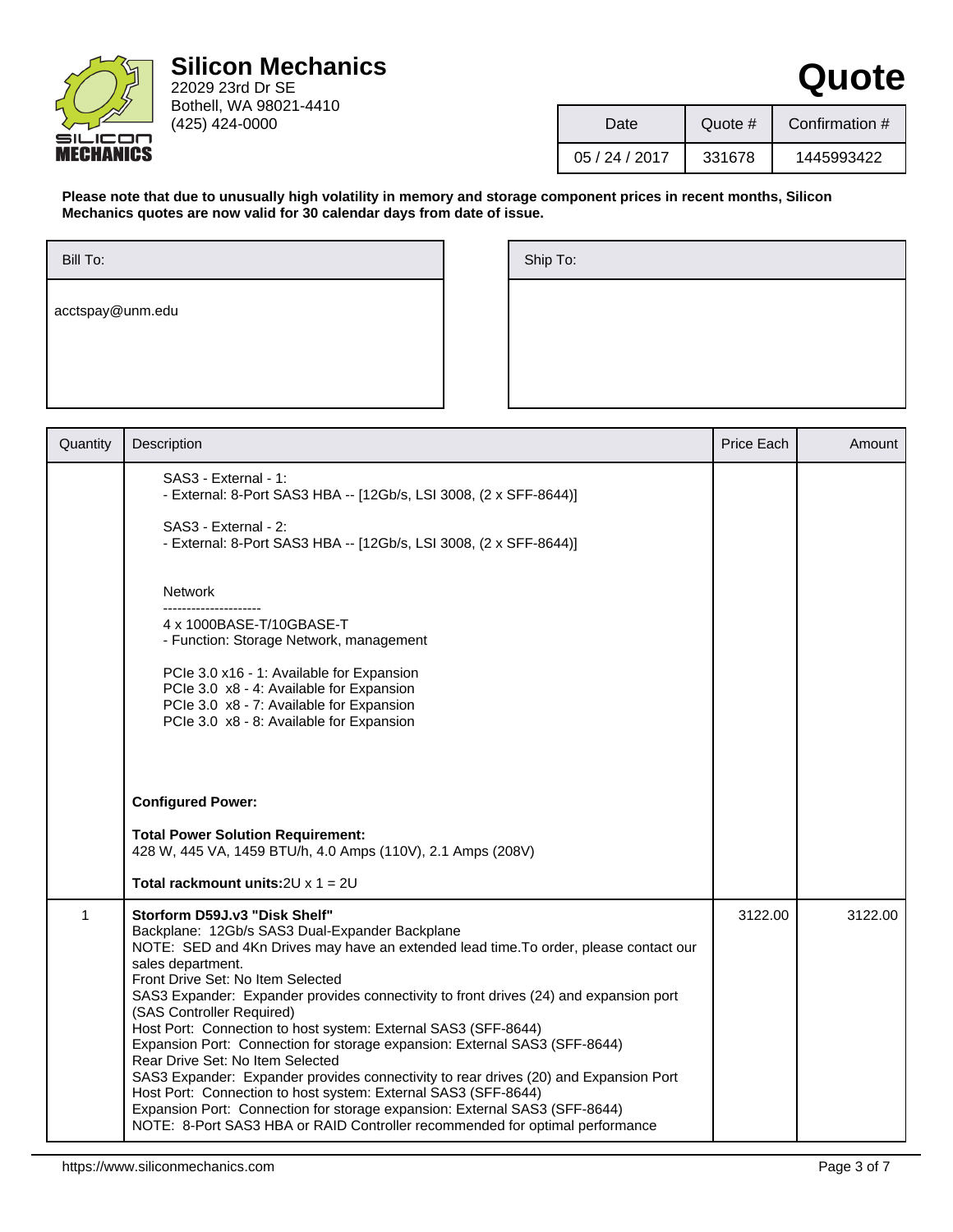

22029 23rd Dr SE Bothell, WA 98021-4410 (425) 424-0000

| Date       | Quote # | Confirmation # |
|------------|---------|----------------|
| 05/24/2017 | 331678  | 1445993422     |

**Quote**

**Please note that due to unusually high volatility in memory and storage component prices in recent months, Silicon Mechanics quotes are now valid for 30 calendar days from date of issue.**

| Bill To:         |  |  |
|------------------|--|--|
| acctspay@unm.edu |  |  |
|                  |  |  |
|                  |  |  |

| Ship To: |
|----------|
|          |
|          |
|          |
|          |

| Quantity | Description                                                                                                                                                                                                                                                                                                                                                                                                                                                                                                                                                                                                                                                                                                                                                                                                                                                                                                                                                                                                                                                                                                                                                                                                                                                                                                                                                                                                                                                                                            | Price Each | Amount |
|----------|--------------------------------------------------------------------------------------------------------------------------------------------------------------------------------------------------------------------------------------------------------------------------------------------------------------------------------------------------------------------------------------------------------------------------------------------------------------------------------------------------------------------------------------------------------------------------------------------------------------------------------------------------------------------------------------------------------------------------------------------------------------------------------------------------------------------------------------------------------------------------------------------------------------------------------------------------------------------------------------------------------------------------------------------------------------------------------------------------------------------------------------------------------------------------------------------------------------------------------------------------------------------------------------------------------------------------------------------------------------------------------------------------------------------------------------------------------------------------------------------------------|------------|--------|
|          | External SAS Cables: 2 x 2m External SAS Cable - x4 SFF-8644 SAS connectors<br>Power Cables: IEC60320 C13 to C14 Power Cable, 16AWG, 240V/15A, Black - 6'<br>Power Supply: Redundant 1280W (1 + 1) Power Supply with PMBus - 80 PLUS Platinum<br>Certified<br>Rail Kit: Quick-Release Rail Kit for Square Holes, 26.5 - 36.4 inches<br>Standard Warranty: 3 Year Silicon Mechanics Standard Warranty<br>NOTE: Advanced Parts Replacement service covers the cross shipping of replacement<br>parts.<br>Advanced Parts Replacement: 3 Year Advanced Parts Replacement<br>NOTE: For onsite service, international coverage, or additional options please contact our<br>Sales department.<br>Notes:<br>Disk Path<br>- Configured as Single Path to disk<br>- Dual path to disk capable<br>Chassis Expander Config: Independent Expanders<br>Front SAS3 Expander: Expander provides connectivity to front (24) and<br>expansion port<br>- Front Drive Set: (24) x SAS3 (12Gb/s) Hot Swap HDD Bays<br>- Front IN Port: Host: Connection from host system<br>- Front OUT Port: Expansion:<br>- - Available for future expansion<br>--- Example: Cascade to "New_JBOD"-Front-In<br>Rear SAS3 Expander: Expander provides connectivity to rear (20) and<br>expansion port<br>- Rear Drive Set: (20) x SAS3 (12Gb/s) Hot Swap HDD Bays<br>- Rear IN Port: Host: Connection from host system<br>- Rear OUT Port: Expansion:<br>- - Available for future expansion<br>--- Example: Cascade to "New_JBOD"-Rear-In |            |        |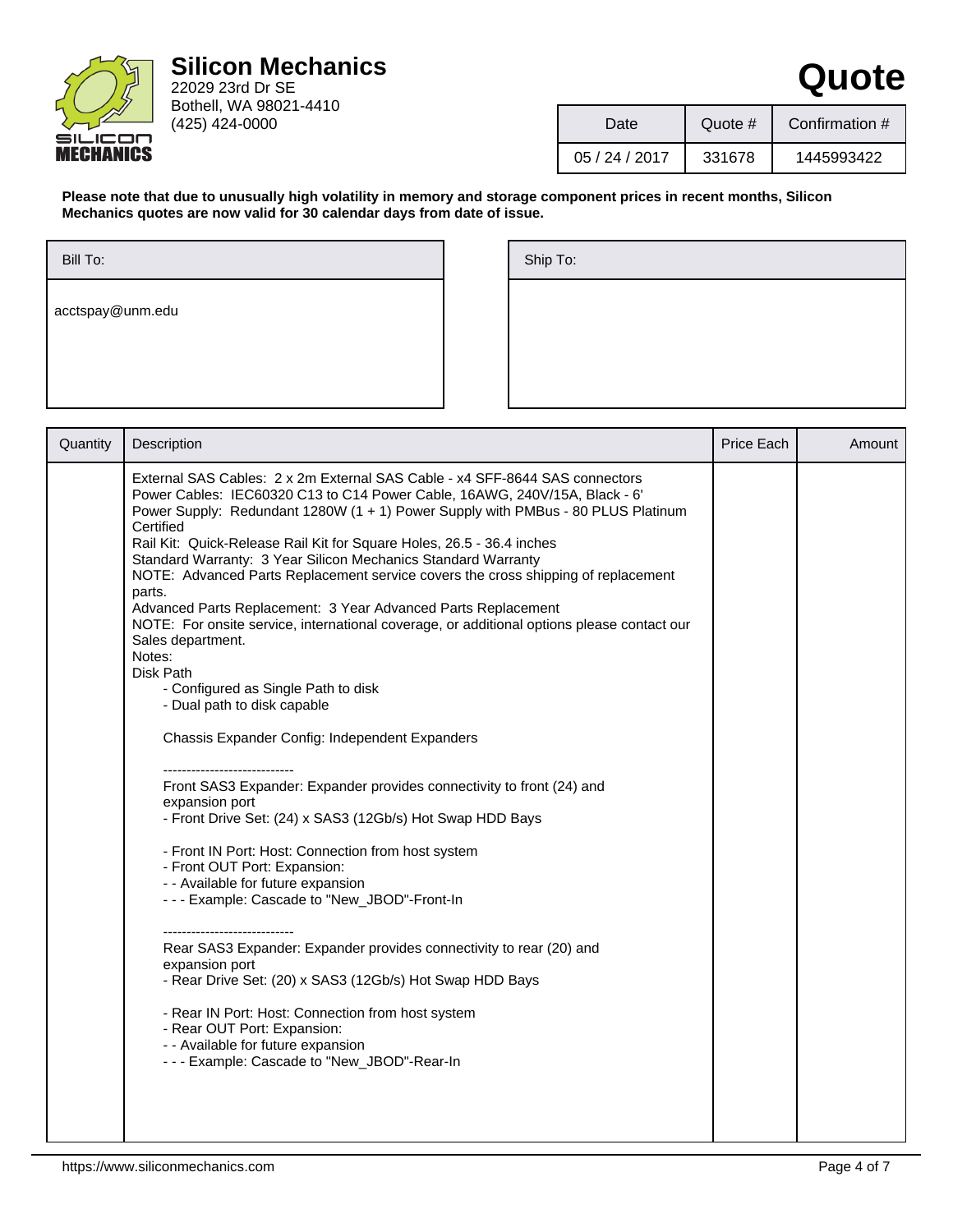

22029 23rd Dr SE Bothell, WA 98021-4410 (425) 424-0000

| Date       | Quote # | Confirmation # |
|------------|---------|----------------|
| 05/24/2017 | 331678  | 1445993422     |

**Quote**

**Please note that due to unusually high volatility in memory and storage component prices in recent months, Silicon Mechanics quotes are now valid for 30 calendar days from date of issue.**

| Ship To: |  |  |  |
|----------|--|--|--|
|          |  |  |  |
|          |  |  |  |
|          |  |  |  |

| Quantity     | Description                                                                                                                                                                                                                                                                                                                                                                                                                                                                                                                                                                                                                                                                               | Price Each | Amount  |
|--------------|-------------------------------------------------------------------------------------------------------------------------------------------------------------------------------------------------------------------------------------------------------------------------------------------------------------------------------------------------------------------------------------------------------------------------------------------------------------------------------------------------------------------------------------------------------------------------------------------------------------------------------------------------------------------------------------------|------------|---------|
|              | <b>Configured Power:</b>                                                                                                                                                                                                                                                                                                                                                                                                                                                                                                                                                                                                                                                                  |            |         |
|              | <b>Total Power Solution Requirement:</b><br>101 W, 105 VA, 345 BTU/h, 1.0 Amps (110V), 0.5 Amps (208V)                                                                                                                                                                                                                                                                                                                                                                                                                                                                                                                                                                                    |            |         |
|              | <b>Total rackmount units:</b> $4U \times 1 = 4U$                                                                                                                                                                                                                                                                                                                                                                                                                                                                                                                                                                                                                                          |            |         |
| $\mathbf{1}$ | <b>StorX ZFS Pool "FileStore"</b><br>ZFS Pool - ARC: ZFS Pool Config - ARC: 96GB (3/4 of 128GB/Main Memory)<br>ZFS Pool - L2ARC: 400GB usable [ZFS Stripe, 2 x 200GB]<br>ZFS Pool - L2ARC - Device: 2 x HGST 200GB Ultrastar MM MLC (12Gb/s, 10 DWPD,<br>Crypto Erase) 2.5" SAS SSD<br>ZFS Pool - SLOG: 100GB usable [ZFS Mirror, 2 x 100GB]<br>ZFS Pool - SLOG - Device: 2 x HGST 100GB Ultrastar MH.B MLC (12Gb/s, 25 DWPD,<br>Crypto Erase) 2.5" SAS SSD<br>Notes:<br>Capacity: 120TB<br>$-5x24TB$ vdev<br>JBOD Utilization: 42 Drive Slots Used [44 Available (1 x 44)]<br>- DATA: 40<br>$-$ - JBOD 1<br>$-SLOG:2$<br>- - Host<br>$-L2ARC: 2$<br>- - Host<br>- Spare: 2<br>$-$ JBOD 1 | 1937.00    | 1937.00 |
| 5            | <b>StorX ZFS Capacity Device - vdev "FileStore"</b><br>ZFS Virtual Device (VDEV) - Selection: 24.0TB usable [RAID Z2, 8 x 4TB, 75% Utilization]<br>ZFS Virtual Device (VDEV) - Device: 8 x Seagate 4TB Enterprise Capacity 3.5 HDD V.5<br>(12Gb/s, 7.2K RPM, 128MB Cache, 4Kn) 3.5" SAS                                                                                                                                                                                                                                                                                                                                                                                                   | 1720.00    | 8600.00 |
|              | <b>Configured Power:</b>                                                                                                                                                                                                                                                                                                                                                                                                                                                                                                                                                                                                                                                                  |            |         |
|              | 5 x StorX ZFS Capacity Device - vdev "FileStore":                                                                                                                                                                                                                                                                                                                                                                                                                                                                                                                                                                                                                                         |            |         |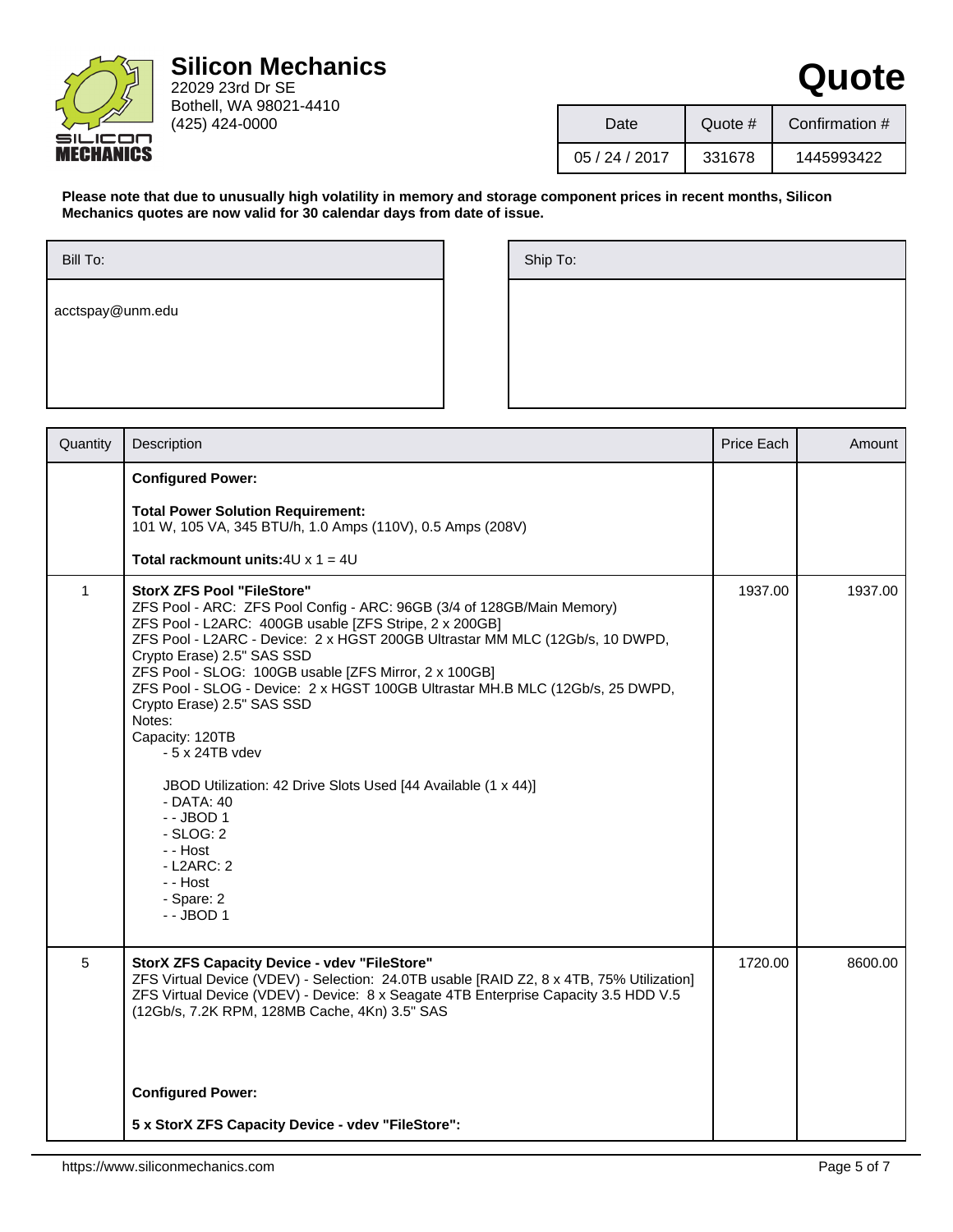

| Date           | Quote $#$ | Confirmation # |
|----------------|-----------|----------------|
| 05 / 24 / 2017 | 331678    | 1445993422     |

**Quote**

**Please note that due to unusually high volatility in memory and storage component prices in recent months, Silicon Mechanics quotes are now valid for 30 calendar days from date of issue.**

| Ship To: |  |  |  |
|----------|--|--|--|
|          |  |  |  |
|          |  |  |  |
|          |  |  |  |

| Quantity       | Description                                                                                                                                                                                                                                                                                                                                                                                                                                                                                                                                                                                                   | Price Each | Amount |  |  |
|----------------|---------------------------------------------------------------------------------------------------------------------------------------------------------------------------------------------------------------------------------------------------------------------------------------------------------------------------------------------------------------------------------------------------------------------------------------------------------------------------------------------------------------------------------------------------------------------------------------------------------------|------------|--------|--|--|
|                | 72 W, 72 VA, 246 BTU/h, 0.7 Amps (110V), 0.3 Amps (208V)                                                                                                                                                                                                                                                                                                                                                                                                                                                                                                                                                      |            |        |  |  |
|                | <b>Total Power Solution Requirement:</b><br>360 W, 360 VA, 1230 BTU/h, 3.3 Amps (110V), 1.7 Amps (208V)                                                                                                                                                                                                                                                                                                                                                                                                                                                                                                       |            |        |  |  |
| $\overline{2}$ | <b>StorX ZFS Capacity Device - vdev "FileStore"</b><br>ZFS Virtual Device (VDEV) - Selection: ZFS Pool Spare Drive/s for Pool - Installed in<br>chassis<br>ZFS Virtual Device (VDEV) - Device: 1 x Seagate 4TB Enterprise Capacity 3.5 HDD V.5<br>(12Gb/s, 7.2K RPM, 128MB Cache, 4Kn) 3.5" SAS                                                                                                                                                                                                                                                                                                               | 215.00     | 430.00 |  |  |
|                | <b>Configured Power:</b>                                                                                                                                                                                                                                                                                                                                                                                                                                                                                                                                                                                      |            |        |  |  |
|                | 2 x StorX ZFS Capacity Device - vdev "FileStore":<br>9 W, 9 VA, 31 BTU/h, 0.1 Amps (110V), 0.0 Amps (208V)                                                                                                                                                                                                                                                                                                                                                                                                                                                                                                    |            |        |  |  |
|                | <b>Total Power Solution Requirement:</b><br>18 W, 18 VA, 62 BTU/h, 0.2 Amps (110V), 0.1 Amps (208V)                                                                                                                                                                                                                                                                                                                                                                                                                                                                                                           |            |        |  |  |
|                | <b>Total Configured Power</b>                                                                                                                                                                                                                                                                                                                                                                                                                                                                                                                                                                                 |            |        |  |  |
|                | 1 x Rackform U623.v6 "StorX 1Z - Controller Node":<br>Sub-total Configured Power: 428 Watts, 445 Volt-Amps, 1459 BTU/h, 4.0 Amps(110V), 2.1 Amps(208V)<br>1 x Storform D59J.v3 "Disk Shelf":<br>Sub-total Configured Power: 101 Watts, 105 Volt-Amps, 345 BTU/h, 1.0 Amps(110V), 0.5 Amps(208V)<br>5 x StorX ZFS Capacity Device - vdev "FileStore":<br>Sub-total Configured Power: 360 Watts, 360 Volt-Amps, 1230 BTU/h, 3.3 Amps(110V), 1.7 Amps(208V)<br>2 x StorX ZFS Capacity Device - vdev "FileStore":<br>Sub-total Configured Power: 18 Watts, 18 Volt-Amps, 62 BTU/h, 0.2 Amps(110V), 0.1 Amps(208V) |            |        |  |  |
|                | Total Configured Power: 907 Watts, 928 Volt-Amps, 3096 BTU/h, 8.4 Amps(110V), 4.5 Amps(208V)                                                                                                                                                                                                                                                                                                                                                                                                                                                                                                                  |            |        |  |  |